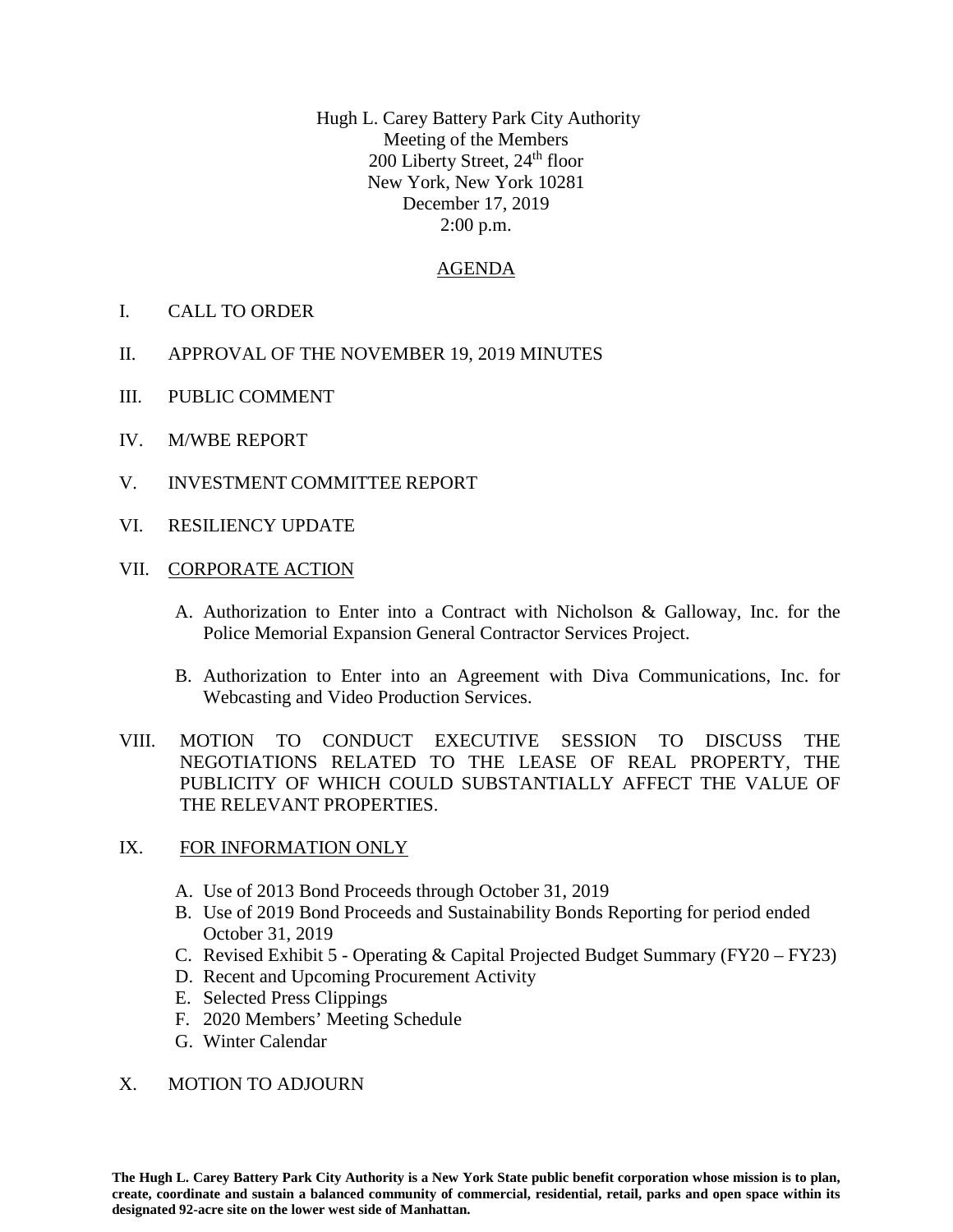## **AUTHORIZATION TO EXECUTE A CONTRACT WITH NICHOLSON & GALLOWAY, INC. FOR THE NEW YORK CITY POLICE MEMORIAL EXPANSION GENERAL CONTRACTOR SERVICES PROJECT**

BE IT RESOLVED, that in accordance with the materials submitted at this Board meeting, the President and Chief Executive Officer (the "President") of the Battery Park City Authority (the "Authority") or his/her designee(s) be, and each of them hereby is, authorized and empowered to enter into a twelve  $(12)$  month contract with Nicholson & Galloway, Inc. in the lump-sum amount of \$3,226,580.00 to perform general contractor services for the New York City Police Memorial Expansion Project (the "Contract"); and be it further,

RESOLVED, that the President or his/her designee(s), and each of them hereby is, authorized and empowered to execute and deliver the Contract on behalf of the Authority, subject to such changes as the officer or officers executing the Contract shall, with the advice of counsel, approve as necessary and appropriate and in the best interest of the Authority, such approval to be conclusive evidence by the execution and delivery of the Contract; and be it further,

RESOLVED, that the President or his/her designee(s) be, and each of them hereby is, authorized and empowered to execute all such other and further documents, and to take all such other and further actions as may be necessary, desirable or appropriate, in connection with the transactions contemplated in the foregoing resolutions, and any such execution of documents and any other and further actions heretofore taken are hereby ratified, and any actions hereafter taken are confirmed and approved.

\* \* \*